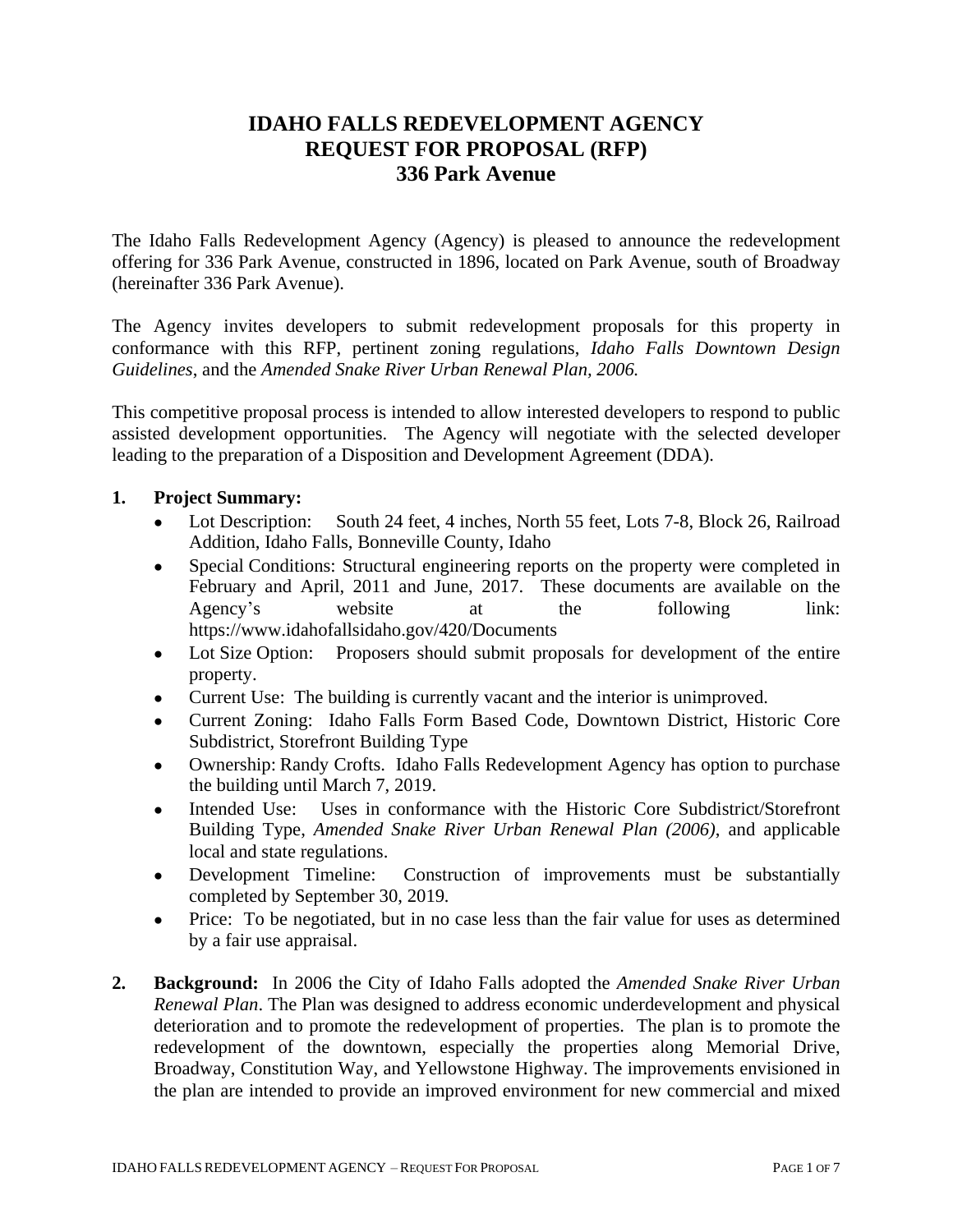use-developments, eliminate unsafe and hazardous conditions, improve parking opportunities, assure safe and efficient movement of vehicular traffic, and eliminate deterioration identified in the eligibility study.

In the immediate downtown area, the Agency reconstructed Memorial Drive in 2012, landscaped the medians and public parking lot on Yellowstone Highway, constructed public parking at D Street and Park Avenue, and assisted with the improvement of the parking lot on the southeast corner of Yellowstone Highway and Broadway. The Agency has also assisted with new construction of The Broadway on the corner of Memorial and Broadway and with the renovation of the Bonneville Hotel starting in October, 2018. The plan envisions the improvement of Constitution Way and rehabilitation of private properties. West of the Snake River, the Agency completed many public improvements, including the reconstruction of Lindsay Boulevard, Utah Avenue, Wardell Avenue, and portions of Pioneer Road and the relocation of electrical transmission lines.

The Agency entered into an option agreement with Randy Crofts on September 7, 2018. The Agency has 6 months to exercise the option provided the Agency gives the owners ate least sixty days written notice prior to exercise of the option. After written notice is given to the owner, title insurance is to be submitted to the Agency.

- **3. Project Objective:** The Agency is seeking business-owners and developers who are prepared to pay no less than the fair reuse amount for the Lot and who are willing to develop the property for purposes and uses in conformance with the existing Form Based Code, the *Idaho Falls Downtown Design Guidelines*, and the *Amended Snake River Urban Renewal Plan*. A fair reuse appraisal is discussed in Idaho Code Section 50-2011 and is an appraisal which estimates the resale value of a parcel considering the restrictions and controls set forth in the urban renewal plan, time of performance, environmental conditions, public process, and other conditions not normally placed on a property.
- **4.** The Agency envisions the rehabilitation of the exterior of 336 Park Avenue in compliance with the *Idaho Falls Downtown Design Guidelines* and *Idaho Falls Form Based Code August 2018 Edition*. Community Development Block Grant funds may be available for the restoration of the façade. The project should be an aesthetically pleasing and efficient project that will complement and enhance downtown. 336 Park Avenue is located in the core of historic downtown and within a few blocks of several major employers in the downtown area.

Proposed developments are encouraged to take advantage of this site and its location on one of downtown's most active streets and incorporate eating and drinking establishments, office support uses, or other uses supportive to residential housing on upper floors. The Agency hopes the proposed development will significantly increase residential uses downtown in order to increase economic activity in the urban core of Idaho Falls. The design and uses should activate this key location.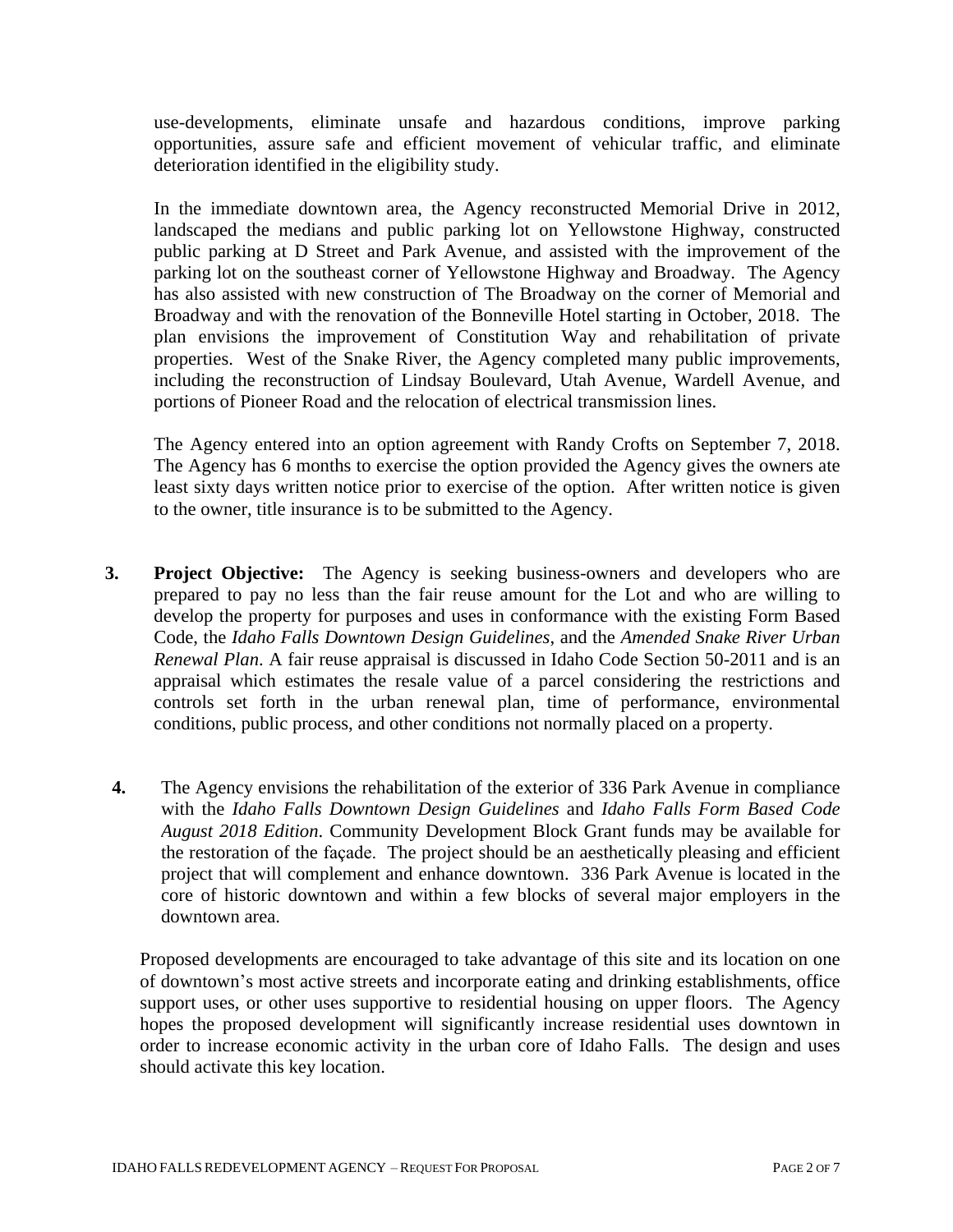**5. History of Property**: 336 Park was constructed in 1896. The architect is unknown. Based on Sanborn Map records the property housed a printing service and a drug store from the time it opened until 1905. From 1905 until 1921 the property operated as a saloon and billiards parlor on the main floor with lodging on the upper floor. There is a gap in the City's records from 1921 until 1946. From 1946 until 1954 according to the Polk Directories the property uses include Kellar Cigar Store, the Alaska Bar, and the Spud Bar and Billiards.

Starting in 1956 the property moved from being a bar to primarily retail and service uses. From 1956 to 1957 the Polk Directories list Young Town Clothing as the tenant. Green's Apparel and Women's Clothing is listed from 1959-1968. In 1970 the building was home to Pfaff Sewing Center, the tenant that would occupy the building for the next 45 years until about 2015. Since 2015 the building has been vacant.

The building is masonry construction with four, arched windows on the upper level with and a storefront window on the main level. There is a separate entrance to the upper floors, just the north of the main building entrance.

**6. Development Requirements:** The development will conform to the requirements of all development and zoning regulations found in the Idaho Falls Form Based Code, in particular the requirements for Storefront Building Types located in the Historic Core Subdistrict of the Downtown District. The text of for this building type is located on pages 46-47 of the Form Based Code which can be found at the following link: [https://www.idahofallsidaho.gov/DocumentCenter/View/7007/------------Form-Based-Code-](https://www.idahofallsidaho.gov/DocumentCenter/View/7007/------------Form-Based-Code---April-2018-Edition-PDF) --April-2018-Edition-PDF

The proposal should also be consistent with *Idaho Falls Downtown Design Guidelines*, especially pages 10-19, and 32-33, which are found on the Idaho Falls website, [https://www.idahofallsidaho.gov/DocumentCenter/View/1137/Idaho-Falls-Downtown-](https://www.idahofallsidaho.gov/DocumentCenter/View/1137/Idaho-Falls-Downtown-Design-Guidelines-PDF)Design-Guidelines-PDF

**Additional Resources:** Resources which may be useful in developing a proposal are *Idaho Falls Downtown Housing Study, 2006 Downtown Design Assessment, 2007 Downtown Parking Study, 2012 Downtown Parking Study,* the *Amended Snake River District Urban Renewal Plan,* and the *Idaho Falls Comprehensive Plan.* These documents are available on the Idaho Falls Redevelopment Agency webpage at <https://www.idahofallsidaho.gov/420/Documents>

## **7. Submittal Requirements**

The proposer shall:

- Submit a cover letter which outlines the relevant details of the development proposed for the property, including, but not limited to: type of business to be conducted; business plan; basic design and description of the proposed improvements;
- Identify business partners, principals, design professionals, and other proposed development team members, highlighting similar relevant project experience and past successful development projects;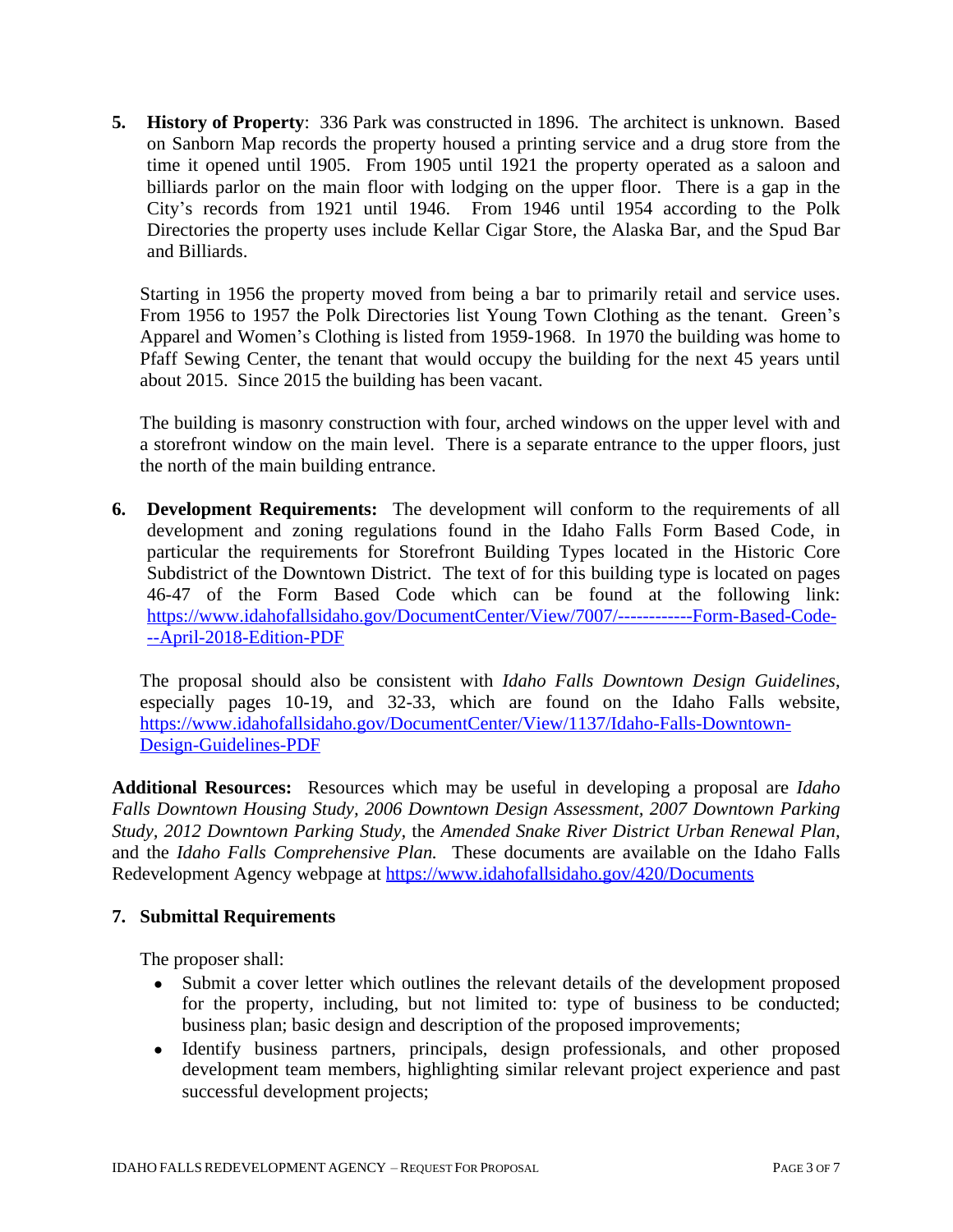- Provide evidence that the project will be ready to secure building permits within thirty (30) days of the closing date (to be determined);
- Provide preliminary concept development plans including concept site plan, floor plans and building elevations;
- Identify any proposed phasing or development sequencing proposed and the timing and schedule of all such phasing;
- Provide preliminary project pro-forma including project funding sources and development and revenue estimates that demonstrate project viability;
- Be willing to execute a Disposition and Development Agreement (DDA); and
- Execute release documents as attached at time of submission of proposal.

Four (4) copies of the proposal, including the executed release documents, should be submitted to the Idaho Falls Redevelopment Agency in care of Brad Cramer, Director, Community Development Services, 680 Park Avenue, Idaho Falls, Idaho 83402. If submitted by mail, the mailing address is P O Box 50220, Idaho Falls, Idaho 83405. All proposals shall be clearly marked with "336 Park Avenue Proposal." Project proposals may be received at any time during regular business hours (8:00 a.m. through 5:00 p.m. Monday through Friday, except holidays). The proposals shall be received in the office or postmarked by 5:00 p.m. on the date specified in paragraph 8 below. No facsimile or email delivery will be accepted.

The Agency reserves the right to reject any and all proposals submitted, or to waive any minor formalities of this request if, in the judgment of the Chair, the interest of the Agency would be served.

- **8. Agency Selection Criteria:** The Agency will select the preferred development proposal based on the Project Objective and the following criteria:
	- How the proposed development meets the Agency's goals and objectives as outlined below:
		- Commercial or community uses on the ground floor including, but not limited to retail, restaurant, service, and office uses.
		- Development of the upper floor into commercial, professional, or residential uses.
		- Addressing concerns raised in the structural engineer's report and making the building safe and secure according to current building codes.
		- The commitment to follow the *Idaho Falls Downtown Design Guidelines* for rehabilitation of structures.
		- The restoration of the exterior of the building.
		- Contribution to development of downtown and local employment and economy.
		- Probability of the proposed development's success based upon the stability and capability of the developer, demonstrated success based on past development projects undertaken by the developer, market analysis, business plan, financial strength, and timeline.
		- Ability to secure permits for construction within thirty (30) days of the closing date (to be determined).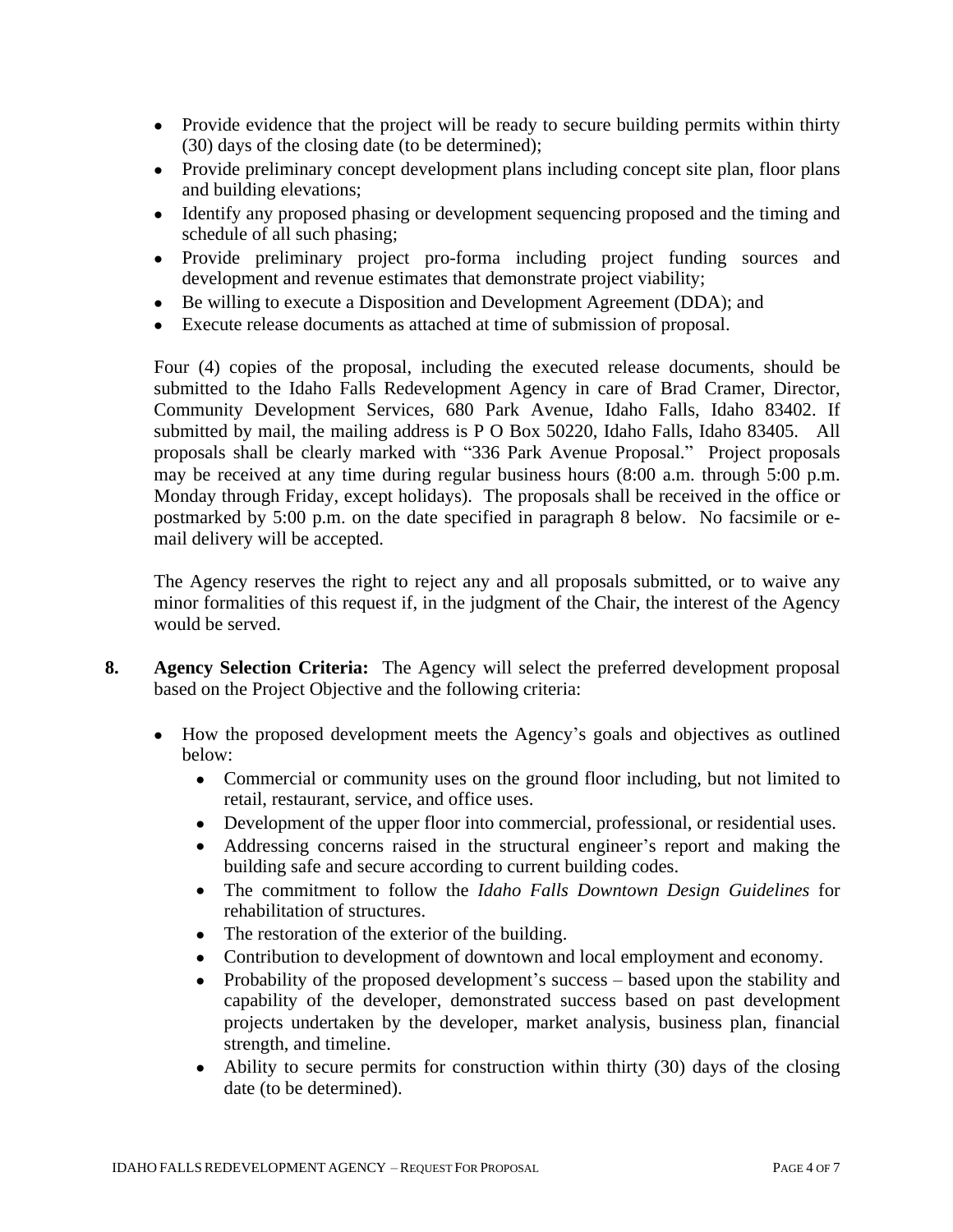• Developer's expectations of the Agency for the project's success.

### **9. Target Dates and Timelines:**

| • Notice published and RFP issued | $9 - 26 - 2018$ |
|-----------------------------------|-----------------|
| • Proposals due to the Agency     | 11-8-2018       |
| • Review of proposals by Agency   | $11 - 15 - 18$  |
| • Execution of DDA Agreement by   | 1-17-2019       |

- **10. Other Information:** All questions regarding this RFP should be directed to the Executive Director. Only written responses from the Agency will be deemed official responses.
- **11. Agency Discretion and Authority:** The Agency may accept such proposals as it deems to be in the public interest and furtherance of the purposes of the Idaho Urban Renewal Law, the Snake River Urban Renewal Plan, or it may proceed with further selection processes, or it may reject any and all submissions. The Agency will determine from the information submitted in the responses, the most qualified developer as evaluated under the criteria set forth herein. Final selection will be made by the Agency Board.

The issuance of the RFP and the receipt and evaluation of submissions does not obligate the Agency to select a developer and/or enter into the DDA. Submissions do not constitute business terms under any eventual DDA. The Agency will not pay costs incurred in responding to this RFP. The Agency may cancel this process at any time prior to the execution of a DDA without liability.

#### **12. Public Nature of all Submissions**

This RFP is a public process. Therefore information collected under the RFP is of public record. The information that is received by the Agency may be subject to disclosure under the Idaho Public Records Law. With the potential exception of some credit data, it is anticipated submissions to this RFP will contain little or no material that is exempt from disclosure under the Idaho Public Records Law. Any questions regarding the applicability of the Public Records Law should be addressed by your own legal counsel PRIOR TO SUBMISSION. Any proprietary or otherwise sensitive information contained in or with any proposals may be subject to potential disclosure.

Accordingly, RFP Respondents should take the following steps with respect to any information believed to be exempt from disclosure or confidential: On any items submitted with the RFP that the Respondent believes are exempt from disclosure under the Idaho Public Records Law, clearly mark the upper right corner of each page of any such document or material with the word "Exempt". This does not mean the document qualifies under the legal definition of eligibility but the Agency will evaluate the request to make the document/page exempt if the content meets the legal requirement otherwise the document will considered public.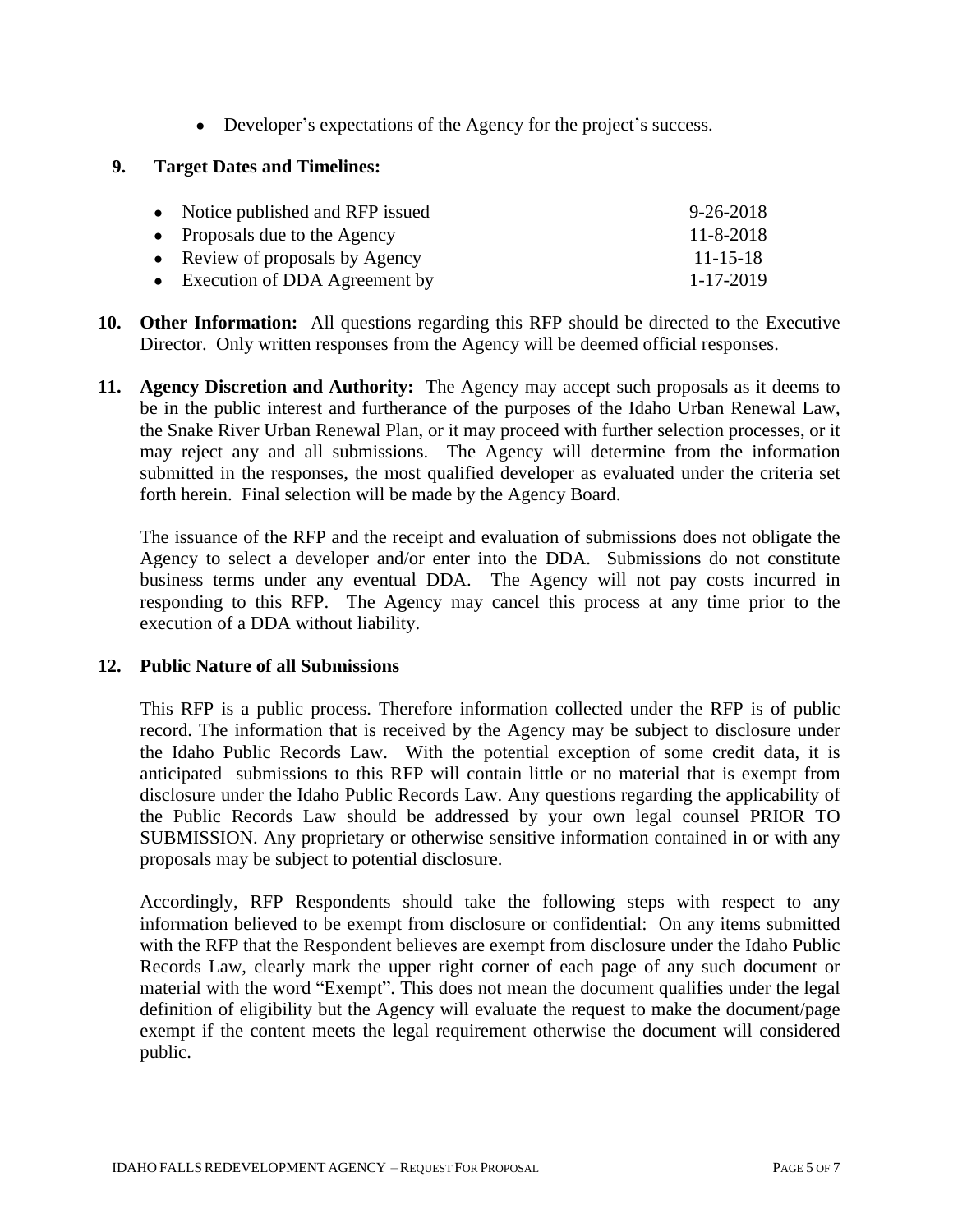The Agency's disclosure of documents or any portion of a document submitted and marked as exempt from disclosure under the Idaho Public Records Law may depend upon official or judicial determinations made pursuant to the Idaho Public Records Law.



336 Park Avenue circa 1995